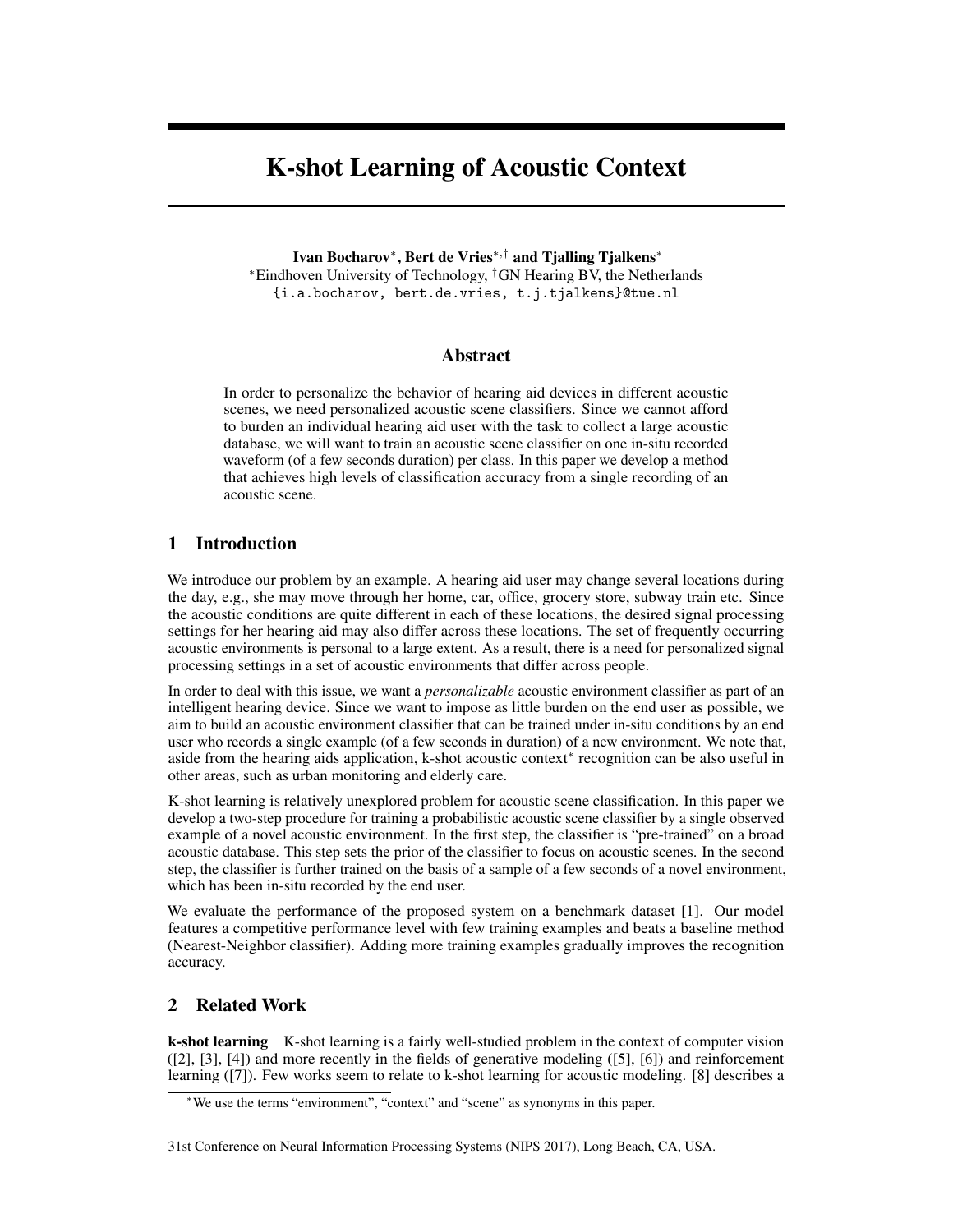particularly relevant application to one-shot learning of speech concepts, where the trained model almost reaches human performance levels in recognizing new examples of words in both the Japanese and English languages. In [\[9\]](#page-4-8), an approach to one-shot learning of arm gestures is described that is similar to the approach in the current paper.

Acoustic scene modeling and classification With the recent surge of interest in deep learning systems, many neural network-based models have been developed for acoustic scene classification, e.g., [\[10\]](#page-4-9), [\[11\]](#page-4-10), [\[12\]](#page-4-11). Other classification methods for this problem have also been investigated in the literature, however, they usually require hand-crafted feature extraction pipelines, which is something we want to avoid here. It is not clear yet whether modification of any of these approaches would result in a system that is able to outperform the proposed method in a one-shot learning mode.

# 3 Problem statement

Let  $x_i = (x_{i,1}, x_{i,2}, \ldots, x_{i,T})$  be an acoustic waveform that is drawn from an acoustic class  $c \in C$ . We assume to have access to a large set X of *unlabeled* waveforms that were drawn from a wide range of scenes that effectively cover all classes in  $C$ . Later, we receive a new set of (in-situ obtained) *labeled* waveforms  $D = \{(x_j, c_j)\}\$ , which were drawn from new scenes, i.e.,  $c_j \in C^+$ , with  $C^+ \cap C = \emptyset$ . The data set  $\overleftrightarrow{D}$  contains  $M \in \mathbb{N}^+$  waveforms for each scene  $C^+$ .

The task is to build a classifier that is able to correctly classify unseen waveforms from the new classes  $C^+$ , using information that is contained in X and D. We will have a preference for very low values of  $M$ , e.g.,  $M = 1$  leads to the one-shot learning.

## 4 Model Specification

We use a generative probabilistic modeling approach, which requires, in our case, specification of a joint probability distribution  $p(x, z, c, \theta|m)$  over the observed variables x, latent states z, latent classes c and model parameters  $\theta$  (and m is a label for the model choice). All needed tasks, e.g., parameter estimation and classifier execution, can be formulated as inference tasks on this model. Omitting the conditioning on model  $m$ , we choose a model that factorizes as

$$
p(x, z, c, \theta) = p(x, z | \theta, c) p(\theta | c) p(c).
$$

Natural signals consist of components that evolve over different time scales. This characteristic drives us toward hierarchical dynamic Bayesian models. We also want a mechanism to explicitly model the durations of staying in some meta-state (bird chirping, footsteps, etc.). Here, we use the Hidden Semi-Markov Model (HSMM) as the dynamics model since it appears to satisfy the basic requirements for dynamic modeling of natural acoustic sounds [\[13\]](#page-4-12).

#### 4.1 Hidden Semi-Markov Model

In an HSMM, a sequence  $x$  is parsed into segments where a hidden segmental state remains constant over a variable number of time steps. Let  $k \in \mathbb{N}^+$  be a segment counter. Each hidden segmental state  $z_k \in \{1, 2, \ldots, S\}$  emits a variable number  $(d_k)$  of observations  $x_{t_k}, x_{t_k+1}, \ldots, x_{t_k+d_k-1}$ , where  $d_k$  is drawn from a Poisson distribution. Since the jth segment contains  $d_j$  samples, the first sample of the kth segment has time index  $t_k = 1 + \sum_{j=1}^{k-1} d_j$ . The dynamic part  $p(x, d, z | \theta, c)$  of the generative model is formally described by[†](#page-1-0)

$$
p(x, d, z | \theta, c) = p_c(x | z, d, \theta) p_c(d | z, \theta) p_c(z | \theta)
$$
  
=  $p_c(z_0) \prod_{k=1}^K \left( \prod_{t=t_k}^{t_k+d_k-1} \underbrace{\mathcal{N} \left( x_t | \mu^{(c, z_k)}, \Sigma^{(c, z_k)} \right)}_{\text{observation}} \right) \underbrace{\text{Pois} \left( d_k | \lambda^{(c, z_k)} \right)}_{\text{segment duration}} \underbrace{\text{Cat} \left( z_k | \pi^{(c, z_{k-1})} \right)}_{\text{segment transition}}$ 

<span id="page-1-0"></span><sup>†</sup>*Contextual* information such as scene index c and segmental index z are collected in superscripts. *Temporal* indices such as time step  $t$  and segment counter  $k$  are denoted in subscripts.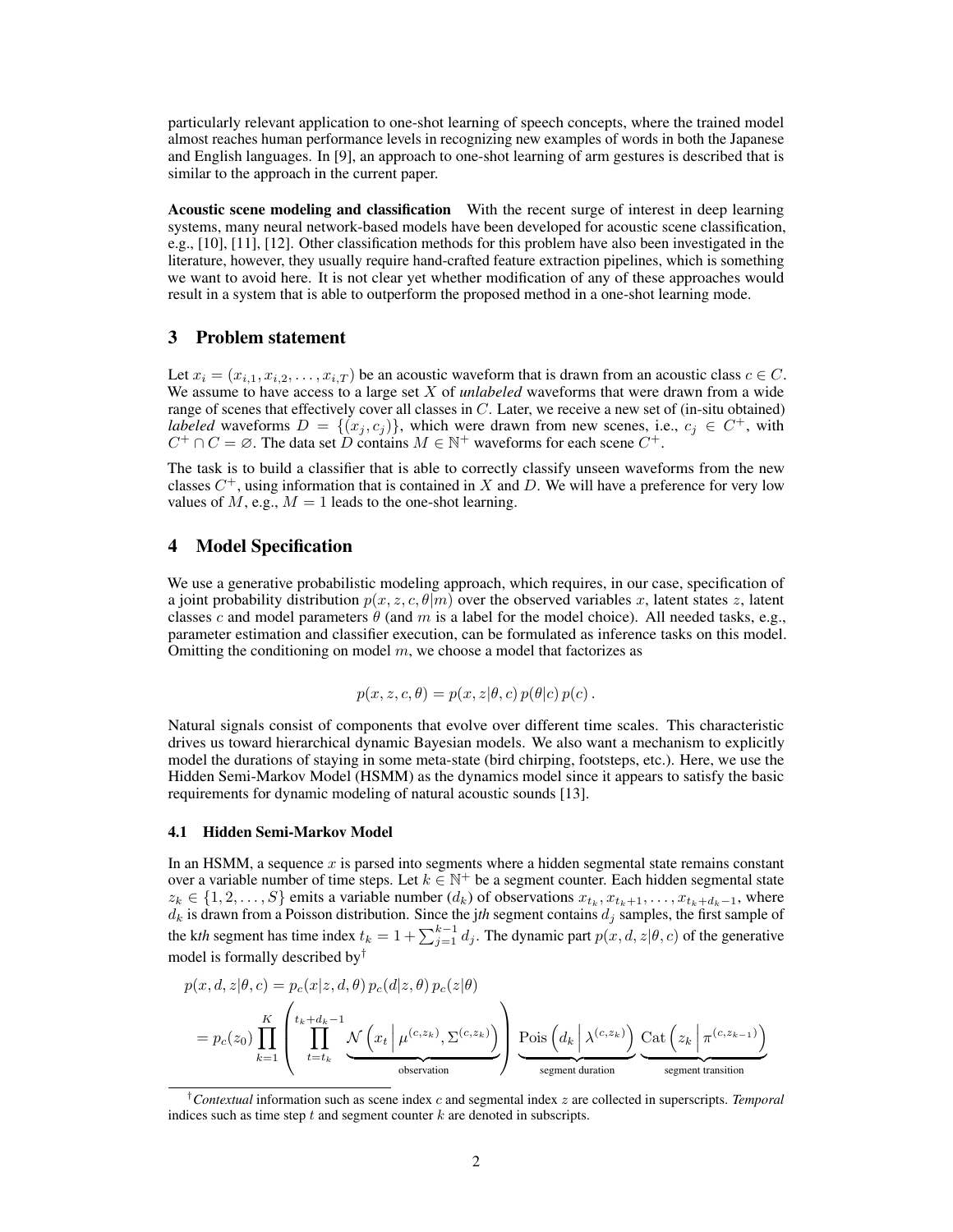

<span id="page-2-0"></span>Figure 1: A Bayesian network graph of the model.

We specify the parameter priors by  $\lambda^{(c,z_k)} \sim \text{Gam}\left(a^{(c,z_k)},b^{(c,z_k)}\right), \mu^{(c,z_k)} \sim \mathcal{N}\left(m^{(c,z_k)},V^{(c,z_k)}\right),$  $\Sigma^{(c,z_k)} \sim \mathcal{W}^{-1}\left(\Psi^{(c,z_k)}\xi^{(c,z_k)}\right)$  and  $\pi^{(c,z_{k-1})} \sim \text{Dir}\left(\phi^{(c)}\right)$  with  $\phi^{(c)} \sim \text{Gam}(\alpha^{(c)}, \beta^{(c)})$ .

Finally, we choose a uniform Categorical distribution for the prior over scene classes, making all acoustic scenes a priori equally likely, i.e.,  $p(c) = \text{Cat}\left(c \mid c\right)$  $\frac{1}{|C|}, \ldots, \frac{1}{|C|}$ . A graphical representation of this model is depicted in Figure [1.](#page-2-0)

## 5 Methods

**Learning** During learning, our goal is to infer the posterior distribution  $p(\theta|c, X, D)$  for the model parameters for each class. Since the dataset  $D$  contains very few  $(M)$  training examples per scene, we use a two-step procedure.

In the first step we learn a posterior distribution  $p\left(\lambda^{(c,z_k)}\middle|c, X\right)$  for the segmental duration parameters using waveforms from  $X$  by (Bayes rule):

<span id="page-2-1"></span>
$$
p\left(\lambda^{(c,z_k)}\,\middle|\,c,X\right) \propto \sum_{z,d}\prod_{x_i\in X}p\left(x=x_i,d,z|c,\theta\right)p\left(\theta|c\right). \tag{1}
$$

In the second step we learn class-specific parameter distributions from labeled examples in  $D$  by

<span id="page-2-2"></span>
$$
p(\theta|c, X, D) \propto \sum_{z,d} \prod_{(x_j,c_j) \in D} p(x = x_j, d, z, c = c_j|\theta) p(\theta|c, X)
$$
 (2)

**Classification** We assign the class label  $c^*$  to an unlabeled example  $x^*$  based on the maximum posterior probability, i.e.,

<span id="page-2-3"></span>
$$
c^* = \arg\max_{c \in C^+} p(c|x = x^*, X, D).
$$
 (3)

If we assume that all classes have same *a priori* probability  $p(c)$ , then the evaluation of  $p(c|x = x^*, X, D)$  is equivalent to the evaluation of likelihood  $p(x = x^*|c, X, D)$ .

All inference and learning tasks were executed by Gibbs sampling as derived in [\[14\]](#page-4-13).

# 6 Experimental evaluation

For the experimental evaluation we used the "TUT database for acoustic scene classification and sound event detection" (version 2016) that was collected by researchers at Tampere University of Technology [\[1\]](#page-4-0). The dataset contains 15 classes of acoustic scenes with 78 audio files of 30 seconds duration each. For each audio file, we calculated 20 Mel-Frequency Cepstral Coefficients (MFCC), plus delta and delta-delta derivatives (totaling 60 coefficients) for each window of 40 ms duration. For all HSMM models, the cardinality of the set of segmental states was set to  $S = 20$ .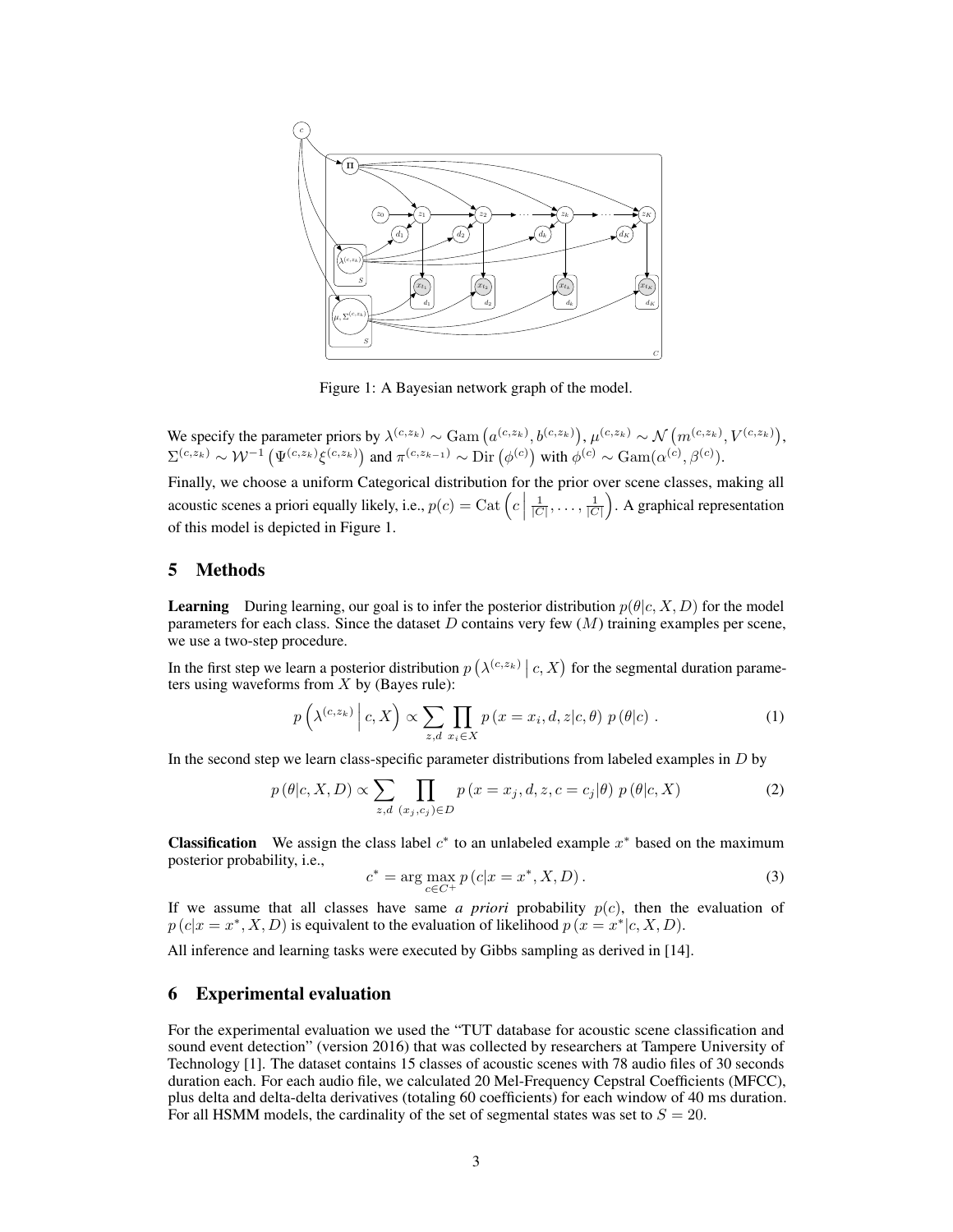

<span id="page-3-0"></span>Figure 2: Classification accuracy as a function of number of training examples (1 standard deviation error bars over 20 repetitions).

The datasets were prepared by the following protocol:

- 1. We first randomly split the TUT dataset ([\[1\]](#page-4-0)) into a subset TUT-11 of 11 classes and the 4 remaining classes comprise TUT-4.
- 2. Next, we randomly drew one example from each of the 11 scenes in TUT-11 to build an unlabeled data set  $X$  that purposely covers a wide range of scenes.
- 3. We randomly drew  $M$  examples (including labels) from each class in TUT-4 to build the *labeled* training data set  $D_{\text{train}}^{(M)}$ . The remaining examples are grouped into  $D_{\text{test}}^{(M)}$ .

Training in step [1](#page-2-1) on dataset X and in step [2](#page-2-2) on dataset  $D_{\text{train}}^{(M)}$  proceeded by Eqs. 1 and 2 respectively. Classification performance on data set  $D_{\text{test}}^{(M)}$  was evaluated by Eq. [3.](#page-2-3)

We repeated this process 20 times for each  $M \in \{1, 2, 3, 4, 5\}$  to test how well our system performs on different combinations of selected classes. We also tested the performance of a baseline Nearest-Neighbor classifier with Dynamic Time-Warping (DTW) distance [\[15\]](#page-4-14) and of an HSMM model without transfer of duration distributions (but still following the same protocol).

Our proposed method achieves almost  $62\%$  of classification accuracy in one-shot mode of learning, see Fig. [2.](#page-3-0) The Nearest-Neighbor classifier with DTW distance (which gets state-of-the-art results on time series classification tasks [\[16\]](#page-4-15)) achieves slightly over 58%. We also note that it is beneficial to incorporate prior information in the learning process since the performance difference between the HSMM-with-prior and HSMM-without-prior is roughly 10% recognition accuracy.

## 7 Conclusions

K-shot learning of acoustic context is a challenging task that is important for scene-dependent personalization of hearing aid algorithms. In this paper, we report on a two-step procedure for data-efficient in-situ training of a Hidden Semi-Markov Model-based acoustic classifier. The model was evaluated on a real-world dataset of recorded acoustic scenes. The performance evaluation showed that incorporation of prior duration distributions is useful for the one-shot learning problem.

## Acknowledgments

This work is part of the research programme HearScan with project number 13925, which is (partly) financed by the Netherlands Organisation for Scientific Research (NWO). This work also benefited from usage of the pyhsmm [\[17\]](#page-4-16) package and we gratefully acknowledge the developers of that package.